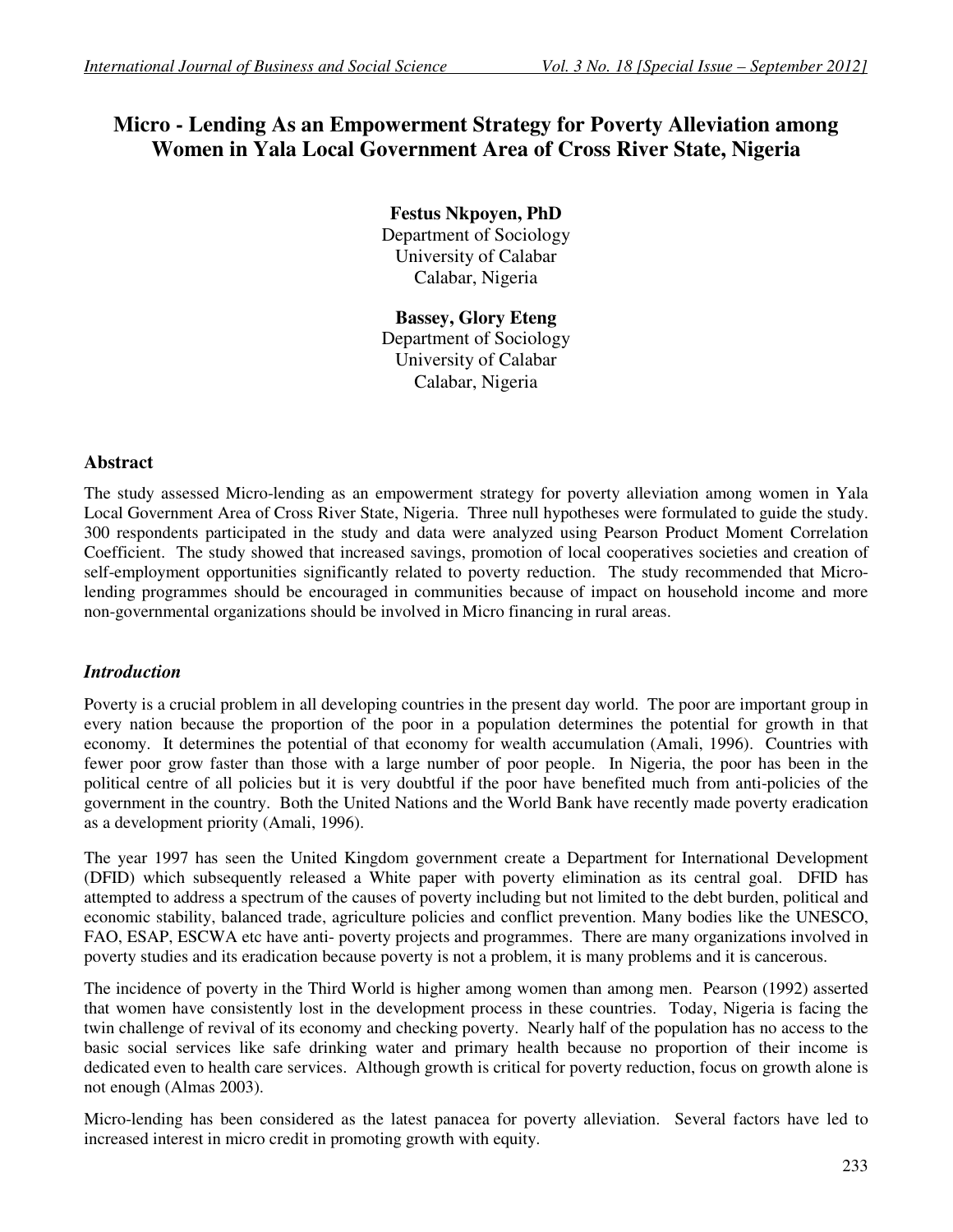There has been a growth in the recognition of the importance of empowering all people of their access to all the factors of production including credit (IPAD, 2001; Ahmad 2004). In addition, the value of the role of nongovernmental organizations in development is receiving more attention. It is in that context that micro credit has recently assumed a certain degree of prominence. This could allow the poor to become more self-reliant, create employment opportunities, increase savings, enables them acquire entrepreneurial skills and not least, engage women in economically productive activities (Aslam, 2001; Hussain, 2003).

A lot has been done by the government of Nigeria in the past years in particular to reduce rural poverty to the barest minimum because of the dangerous dimension it has assumed over the past decades. The federal government in a bid to fight the menace of poverty therefore has set up some agencies essentially to provide financial assistance particularly to youths and women involved in small scale business (Shekan 2011). These agencies include National Poverty eradication Programme, NAPEP; Small Medium Entrepreneur Development Agency of Nigeria, (SMEDAN), National Directorate of Employment (NDE); Nigeria Agricultural Cooperative and Rural development bank (NACROB) and the Agricultural Credit Guarantee Scheme, ACGS: all having a common objective of providing credit facilities too target beneficiaries at the national, state and local government levels. Due to increasing unemployment rate in the country, government initiatives in the area of poverty alleviation have not been sufficient to meet the aspirations of the unemployed, so rural micro lending operations has become a popular poverty alleviation strategy. It is a development strategy aim at assisting rural communities. It provides a model for pooling resources of people of limited means to achieve commonly identified development needs of the respective people.

#### **Statement of the problem**

Many households in Nigeria's rural areas live below the poverty line. The federal government in a bid to combat poverty and empower rural dwellers has set up some poverty eradication agencies have not been able to promote good security, health security, social and financial sustainability, productive self employ and support for poor people's economic initiatives. However, rural micro lending operation has been found to play a significant role in reducing the poverty status of rural dwellers. It has facilitated empowerment for poverty alleviation through increase savings, acquisition of entrepreneurial skills and creation of employment opportunities for sustainable rural livelihood.

#### **Objectives of the study**

- 1. To determine the relationship between increased savings and employment for poverty alleviation.
- 2. To examine the relationship between promotion of local cooperative societies. And empowerment for poverty reduction.
- 3. To determine the relationship between creation of employment opportunities and empowerment for poverty reduction.

#### **Research hypotheses**

- 1. Increased savings do not significantly relate to empowerment for poverty reduction.
- 2. Promotion of local cooperative societies has no significant relationship with empowerment for poverty reduction.
- 3. Creation of employment opportunities has no significant relationship with empowerment for poverty reduction.

#### **Review of related literature**

Currently, there are estimated to be about 3,000 micro finance institutions in developing countries. These institutions also help create deeper and more widespread financial markets in those countries and have succeeded in reaching the poorest of the poor by devising innovative strategies (Hussain 2003). According to Hussain (2003) these include the provision of small loans to poor people, especially in rural areas, at full-cost interest rates, without collateral, that are repayable in frequent installments. Borrowers are organized into groups which reduces the risk of default. These are also effective mechanisms through which to discriminate valuable information on ways to improve the health, legal rights, sanitation and other relevant concerns of the poor especially female community (Buthe, 2000; Rutherford, 2002). These institutions have preference and priority over men for gaining access to micro credit and micro finance services.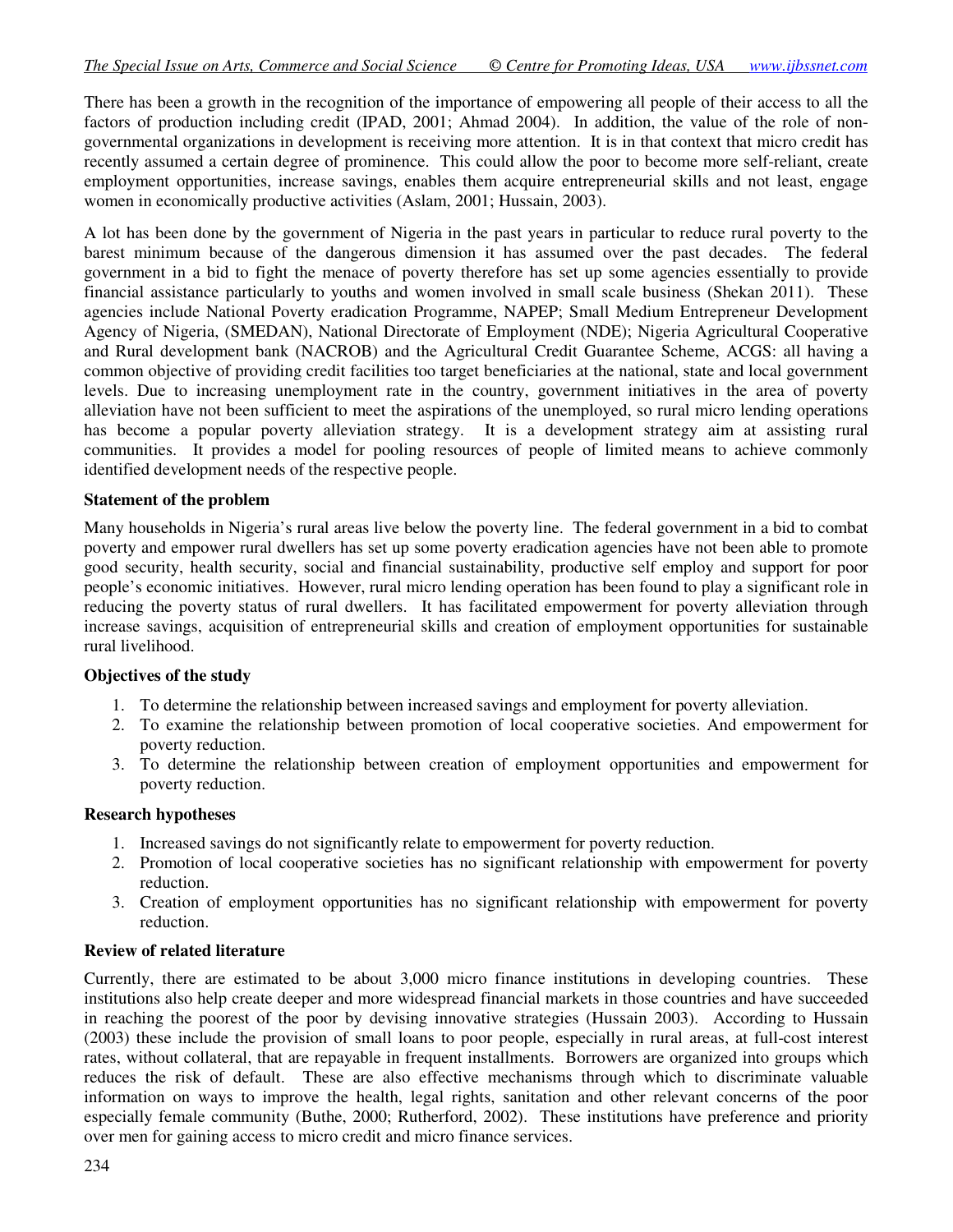There are many different rationales that explain the priority on women's access to these services as gender inequalities in developing countries are more pronounced (CIDA, 1999). Women are also the poorest of the poor. Through micro-lending programmes women have become empowered to participate in decisions and to make the choices that best serve their needs and resulted in increased recognition of women's productive role (Sosibo 1999; Bayes, 2005). Informal and small-scale lending arrangements have long existed in many parts of the world, especially in the rural areas and they still survive. They provide the rural population with access to savings within the local area and a certain cushion against economic fluctuations. They encourage a cooperative and community feelings. The groups formed provide joint collateral and serve as instruments for spreading valuable information that is useful for economic and social progress.

All economies rely upon the financial intermediary function to transfer resources from savers to investors. In market economies, this function is performed by commercial banks and the capital markets. More widespread financial intermediation as well as increasing depth and variety is a hallmark of advancing development (Okaba, 2005). But in many developing countries, capital markets are still at a rudimentary stage and commercial banks are reluctant to lend to the poor largely because of the lack of collateral and high transaction costs. The poor would borrow relatively small amounts and the processing and supervision of lending to them would consume administrative costs that would be disproportionate to the amount of the lending. A study by the International fund for Agricultural Development (IFAD) has confirmed that complicated loan procedures and paperwork combined with a lack of accounting experience, limit poor people's access to formal sources of credit. Other reports cite the fact that commercial lenders in rural areas prefer to deal mainly with large –scale farmers (Dedhich 2002).

The absence of commercial banks has led to non-conventional forms of lending. The recent prominence given to micro credit owes much to the success of a relatively few micro credit programmes and their increasing scale. The Grameen Bank of Bangladesh, the most prominent of the successes, now reaches over 2 million people, with cumulative lending of about \$2.1 billion. Similar successful examples are known in Latin America (e.g. Banco Solidario in Bolivia), less so in Africa (the Kneya Rural Enterprise Programme is a good example) (IFAD 1992).

Buckley (2007) asserted that the emergence of micro-lending as a viable alternative to the conventional banking in accomplishing the goal of empowerment for poverty alleviation has been recognized world over. It has become a major tool of development and found to be the only practical and most appropriate solution to the deep seated challenges of poverty. The development purposes to which micro-lending can be put include livelihood promotion, developing the local economy, empowerment, building democratic people's organizations and changing wider systems of institutions within society (Vosantakumari and Sharma, 2010).

#### **Increased savings and empowerment for poverty reduction**

Ahmed, Naveed and Ghafor (2004) asserted that community micro lending operations contribute significantly to empowerment for poverty reduction:

- 1) It empowers the rural women to establish their own rights.
- 2) Improves the living standard of the rural people through additional income
- 3) It makes easy access to institutional credit facilities and resources
- 4) Mobilizing rural savings

Akerele (2000) stressed that micro lending significantly moderates poverty. It is the practice of providing financial services such as micro-credit, micro-saving and micro-insurance to poor people. Akerele stated that through the work of micro-financial institutions such individuals are able to access credit, accumulate usably large sums of money, invest in their entrepreneurial vision, work towards financial stability and build a better future for the entire community. This expands their choices and reduces the risk they face. Bayes (2005) commented that micro-lending is recognized worldwide as a powerful economic development enabler and an important tool in alleviating rural poverty. It increases the average savings for households.

In a study carried out by Ndubi (2008) a micro lending scheme and women empowerment in rural communities of Enugu North Senatorial District, he found out that a significant association exists between micro lending scheme and empowerment.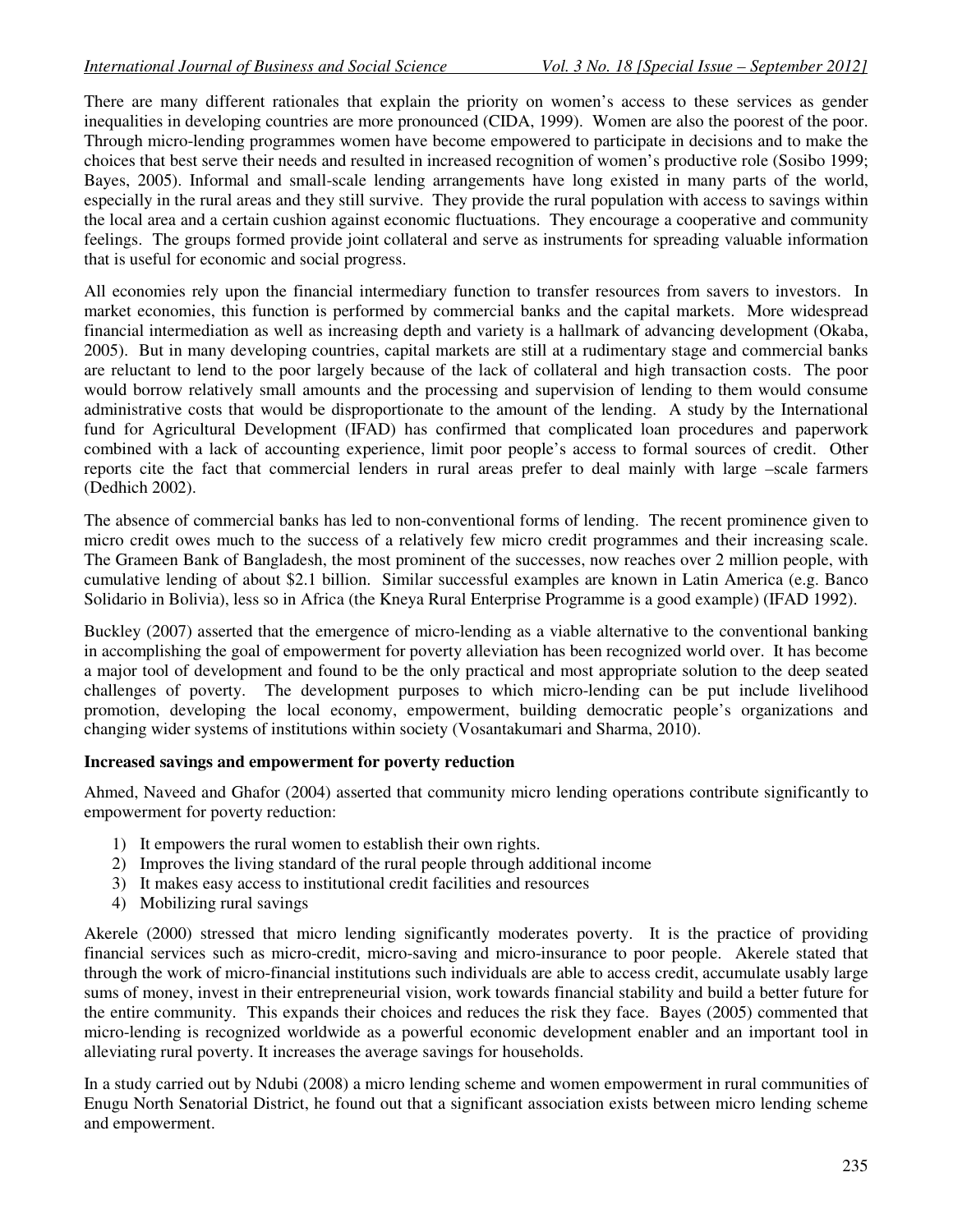Ndubi's findings indicated that micro credit has implications for women's economic and social empowerment which in turn has implications for the overall empowerment and improvement in their children's well being. This finding supported Chuk's (2007) study of rural communities in Nemte, Bayelsa state that micro lending improves savings, strengthens human capital by bringing about investment in health.

Existing literature indicates a correlation between micro lending and empowerment for poverty alleviation through enhancement of financial capital. Develtere, Pollet and Wunyama (2007) in their study found out that micro lending operation increases asset holding and is a significant determinant of total household expenditure. Birchall (2004), Birchall (2003) and Kabeer (1998) discovered that micro lending operation leads to increased physical mobility, ownership of productive assets, increased involvement in community decision making and self worth. Amadi (2010) reported from his study that micro lending operation increases household income, changes or improves diet patterns, improves status of rural dwellers and participation in public life.

The World Summit for Social Development, held in Copenhagen in 1995 underlined the importance of improving access to credit for small rural or urban producers, landless farmers and help to build on existing networks, expand financial networks, promote attractive opportunities for savings and ensure equitable access to credit at the local level  $($ ).

#### **Opportunity for self employment and empowerment for poverty reduction**

Micro-lending for sustainable livelihood has been able to facilitate vocational and skills training, it has been able to create opportunities for self-employment, improve the income of people among whom women constitute the majority (Chuks 2007). Micro-lending has enhanced empowerment for poverty reduction. According to Olabode and Ebegbede (2009) participants in the micro lending programmes have gained greater control over the sources of power, especially by disadvantaged groups and communities. People have received opportunity for self employment.

Akpabio (2005) stated that micro-lending as operated in rural areas have resulted to the sprouting of small scale enterprises because of accessibility to financial resource. This provides opportunities for the talented, enterprising individuals of limited financial means to participate actively in the development of the rural economy. The development of small and medium enterprises through micro-lending has helped to reduce rural poverty (Schwetman 2009). This has significantly empowered the rural dwellers to take part in efforts to improve their socio economic life. According to Ndubi (2008) micro lending scheme promotes self employment through the development of small scale enterprises in rural communities. Such enterprises act also as major source of capital formation via the mobilization and productive channeling of private savings. Ndubi argued that small scale enterprises absorbs a still rapidly growing labour supply in rural areas thus micro lending is an economic strategy for self employment.

Availability of opportunities for self employment through micro lending has positively affected the lives of the rural dwellers. According to Makombe, Temba and Kihomb (2001) reported that micro lending has facilitated the development of small businesses. It has enhanced the emergence and consolidation of new entrants to businesses. This has helped to revive the rural economy by creating avenues for self employment. Moreover, according to Makombe et al (2001), small scale enterprises in rural communities can easily adapt to local market and local resources of raw materials. Schwettmann (2007) argued that rural poverty cannot be meaningfully addressed except provisions are made to promote self employment. He lauded the operations of micro lending machinery for its role in combating rural poverty by stimulating self employment. Through this, business development consciousness among rural dwellers has been activated.

#### **Promotion of local cooperative society and empowerment for poverty reduction**

Ihejiamaizu (2012) asserted that to tackle the increasing problems of rural neglect, poverty and deprivation, rural people are resorting to micro lending operations to alleviate their poverty: The formation and management of cooperative societies is one of such responses. Micro lending through cooperative societies is very important in addressing the problem of persistent rural poverty in Nigeria. Ere (2001) stated that modern cooperative associations contribute to rural poverty eradication through its micro lending activities.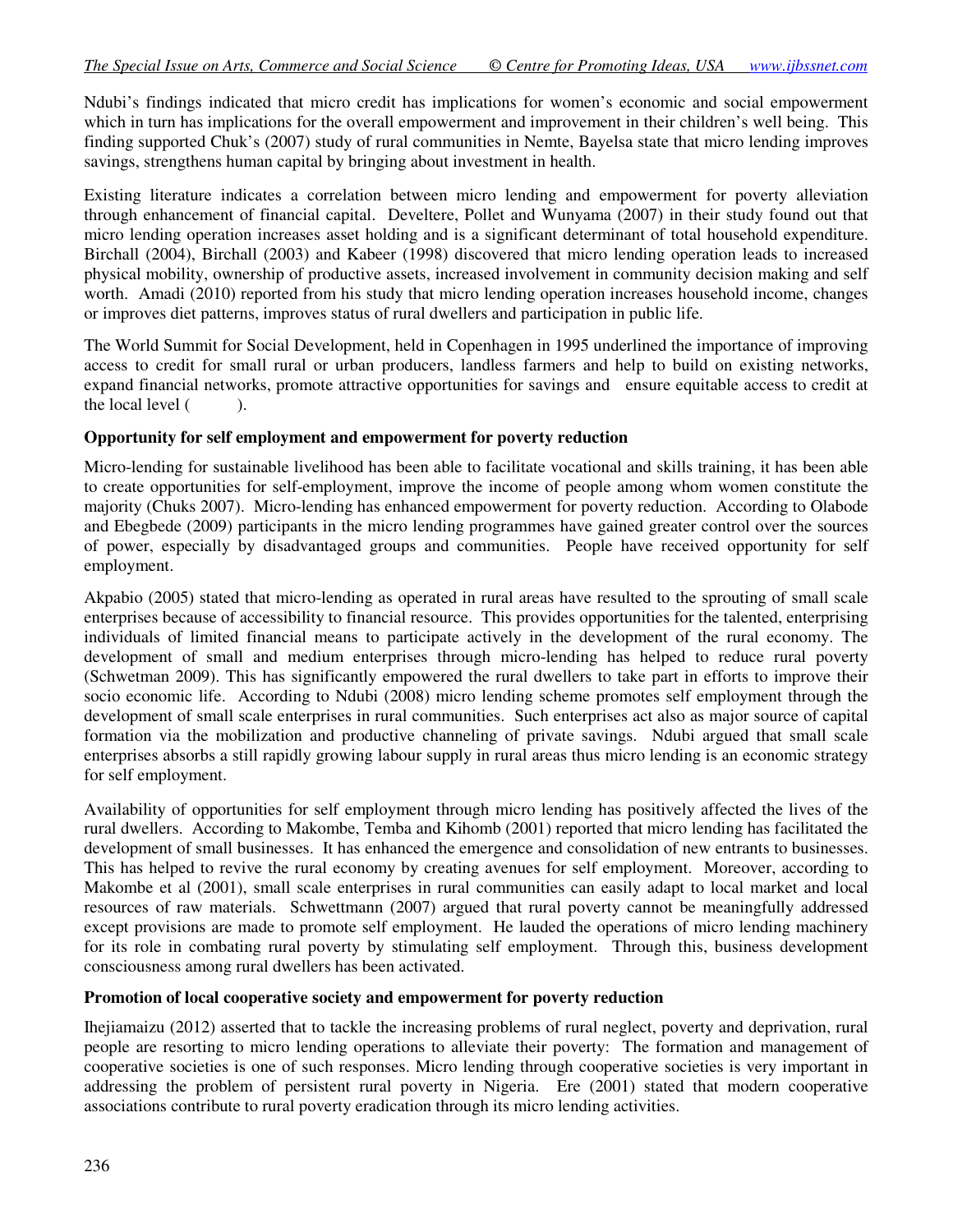Ere argued that local cooperative societies could be regarded as voluntary organizations of persons with a common interest, formed and operated along democratic lines for the purpose of supplying service at minimum cost to its members who contribute both capital and business. Ere stressed that the promotion of local cooperative societies and empowerment for poverty reduction in rural areas.

Girigiri (2002) reported that a signification association exists between promotion of local cooperative societies and empowerment for poverty reduction in rural areas. Cooperatives help members out of their economic predicaments. Ihejiamaizu (2002) observed that many communities have provided basic social amenities through credit facilities issued to members. Chaven, Pallavi and Kumar (2002) argued that rural cooperatives enhance rural poverty reduction by making capital available to rural dwellers. These have become widespread owing to the substantial capital needs of most cooperatives. Okaba (2005) commented that local cooperative societies have tremendously assisted the rural dwellers empowerment for poverty reduction as indicated by improved living standard of rural dwellers. Okaba stated that cooperatives in recent times have become one of the most efficient vehicles for the effective mobilization of rural productive resources and accelerated rural transformation.

The empirical contributions of micro lending through local cooperatives to rural poverty eradication have been documented in the literature. Ndubi (2008) reported from his study that micro lending through local cooperative societies help in employment creation and income generation thereby promoting accessibility to financial capital. Ndubi (2008) found out that local cooperatives create employment opportunities for rural dwellers. Lukpata (2009) found out that local cooperatives offer self- employment to members whose participation in the economic that they make possible substantially guarantees their empowerment for poverty reduction through the possibility of a decent income. Wanyama, Develfere and Pollet (2008) argued that by promoting financial capital cooperatives reduce rural poverty. By creating employment opportunities, generating income and facilitating financial flow for the members and non- members Local cooperatives through their measure of micro-lending make available to the individual and household financial resources that are utilized to participate in activities through which a living is earned.

## **Theoretical framework**

#### **Participatory institutional development model**

This model is associated with Bass (1998) and Mbilinyi (2003). Bass asserted that participatory institutional development in its broadest sense is a process which mobilizes locally coordinated collaborative linkages between the groups and other local and higher level institutions. The model stressed that since the poor generally lack economic and physical capital, focusing on strengthening their social capital and financial capital makes sense as these are pre-requisites for achieving sustainable collective action and useful in acquiring all other forms of capital. Participatory institutional development strengthens localized social capital accumulation processes in rural areas of mobilizing self-help capacities, progressive skills development and local resource mobilization (savings indigenous knowledge) in order to improve ultimately the group members' human, natural and economic resource base and their political power. The model is made of four interrelated cornerstones: process, empowerment, participation in decision making and networking. These are all concerned with the building up of collaborative action.

The model implies that is possible to strengthen the relative position of the poor and marginalized groups in Yala local government area of Cross River State, Nigeria through their participation in micro lending scheme. Their involvement helps them to secure micro credit which aids in poverty reduction. Equally, the model posits that the poor can have access to financial capital through micro lending. Micro lending brings about increase savings, creates employment, help existing business grow or diversify their activities and empower rural dwellers towards poverty reduction.

#### **Methodology**

The study was carried out in Yala local government area of Cross River State. It is one of the 18 local government areas of Cross River State. Yala comprises two state constituencies, the Yala 1 state constituency (Ukelle speaking). The major inhabitants include Yala, Ukelle, Yache and Igede Igabu people. The vast local government has two major dialects: the Ukele and Yala speaking people with a total population of 156,617 having male population of 76,687 and female population of 79,930 (NPC, 2006).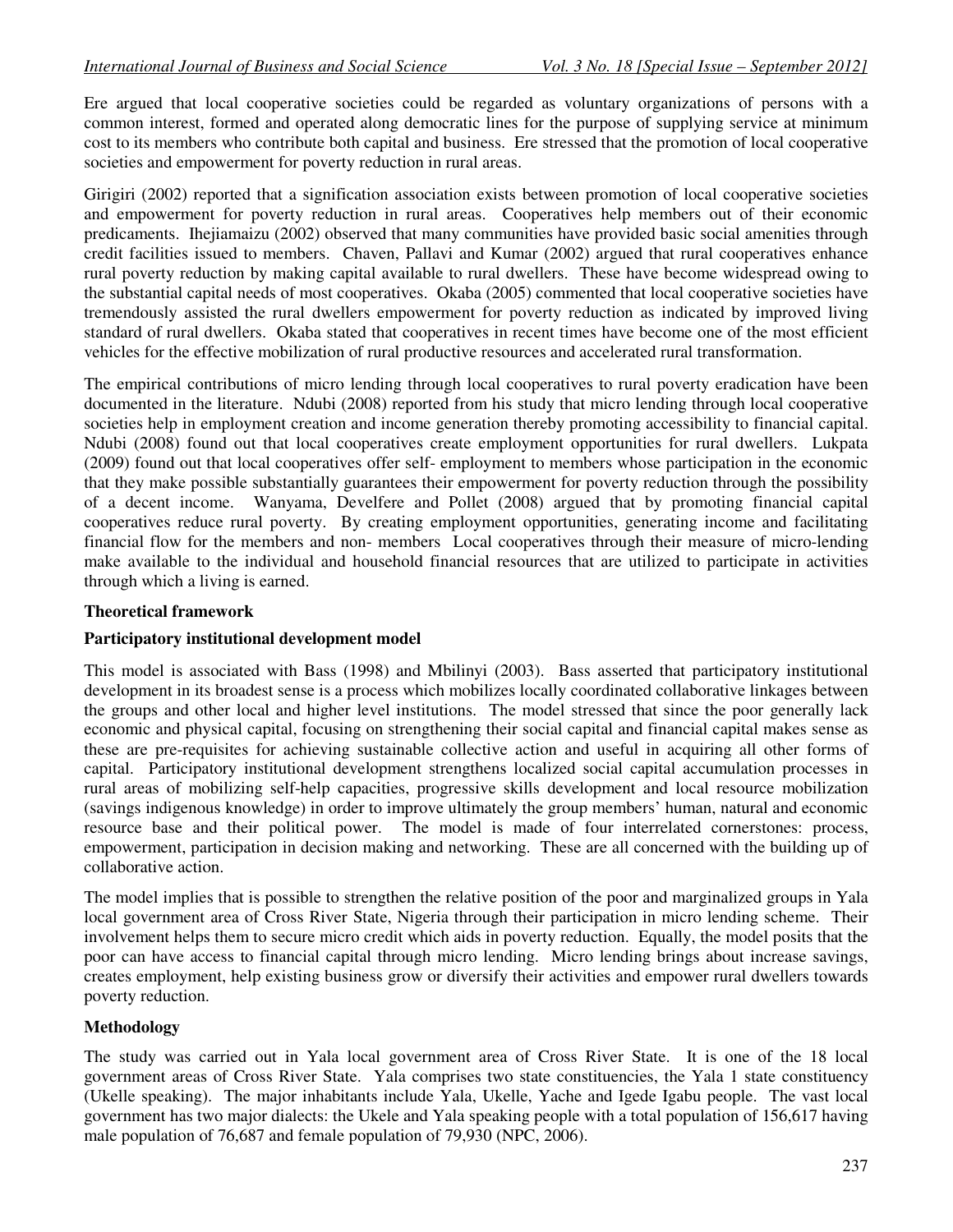Yala local government area comprises 14 wards. It consists of a total of 35 clans each with a traditional head referred to as Clan Head. The wards include Echuniofana, Gabu, Igede, Ijiraga, Ntrigom/Mfuma,bioh/Aga, Okpoma, Okuku, Ugaga, Wanihem,Wanikade, Wanokom, Yache and Yahe. The local government area is bounded by Obubra and Ikom local government areas and in the west by Ebonyi state. The climate is generally tropical and the temperature is rarely less than  $60^{\circ}$ c throughout the year. The people are farmers, fishermen and also engage in wild games. The indigenes are known for the size of their yam, rice and cassava farms. A wide range of artisans from Yala include babers, shoe menders, tinkers, smiths, tailors, watch repairers, electronics technicians, bar parlour operators etc (Ugbama, 2008).

The population of the study consisted of all the inhabitants of Yala local government area. The 10 wards were selected using simple random sampling. Two villages were selected through hat and draw method of simple random sampling from each ward. All adult women of all works of life residing in these communities and comprising those gainfully employed, self employed, farmers, entrepreneurs and others who have been beneficiaries of micro lending operations. Thus, from each village, 30 respondents were systematically selected. This amounted to 300 respondents in all from the study area.

The study obtained data from both primary and secondary sources. Under the primary source, the study used questionnaire and focus group discussion (FGD). Information was obtained from the respondents' demography; also on the major variables of the study. Analytical tool used included percentages and Pearson Product Moment correlation coefficient.

## **Data analysis**

#### **Hypothesis 1**

## **Increased savings do not significantly relate to empowerment for poverty reduction**

#### **Table 1**

Pearson product Moment correlation coefficient analysis of the relationship between increased savings and empowerment for poverty reduction (N=300)

| Variables<br>Creation of employment        | $\sum x$<br>$\sum y$ | $\sum x^2$<br>$\sum y^2$ | $\sum$ xy | r-cal |
|--------------------------------------------|----------------------|--------------------------|-----------|-------|
| Opportunities $(x_1)$                      | 5565                 | 117865                   | 91940     | 0.716 |
| Empowerment for poverty<br>Reduction $(y)$ | 4720                 | 75980                    |           |       |

Significant at  $p < 0.05$ , df = 298; crit -  $r = 0.196$ 

Table 1 indicates that the calculated 0.716 was greater than the critical r-value of 0.196 at 0.05 level of significance with 298 degrees of freedom. With this result, the null hypothesis was rejected meaning that increased savings has a significant relationship with empowerment for poverty reduction.

#### **Hypothesis two**

**Promotion of local cooperative societies has no significant relationship with empowerment for poverty reduction**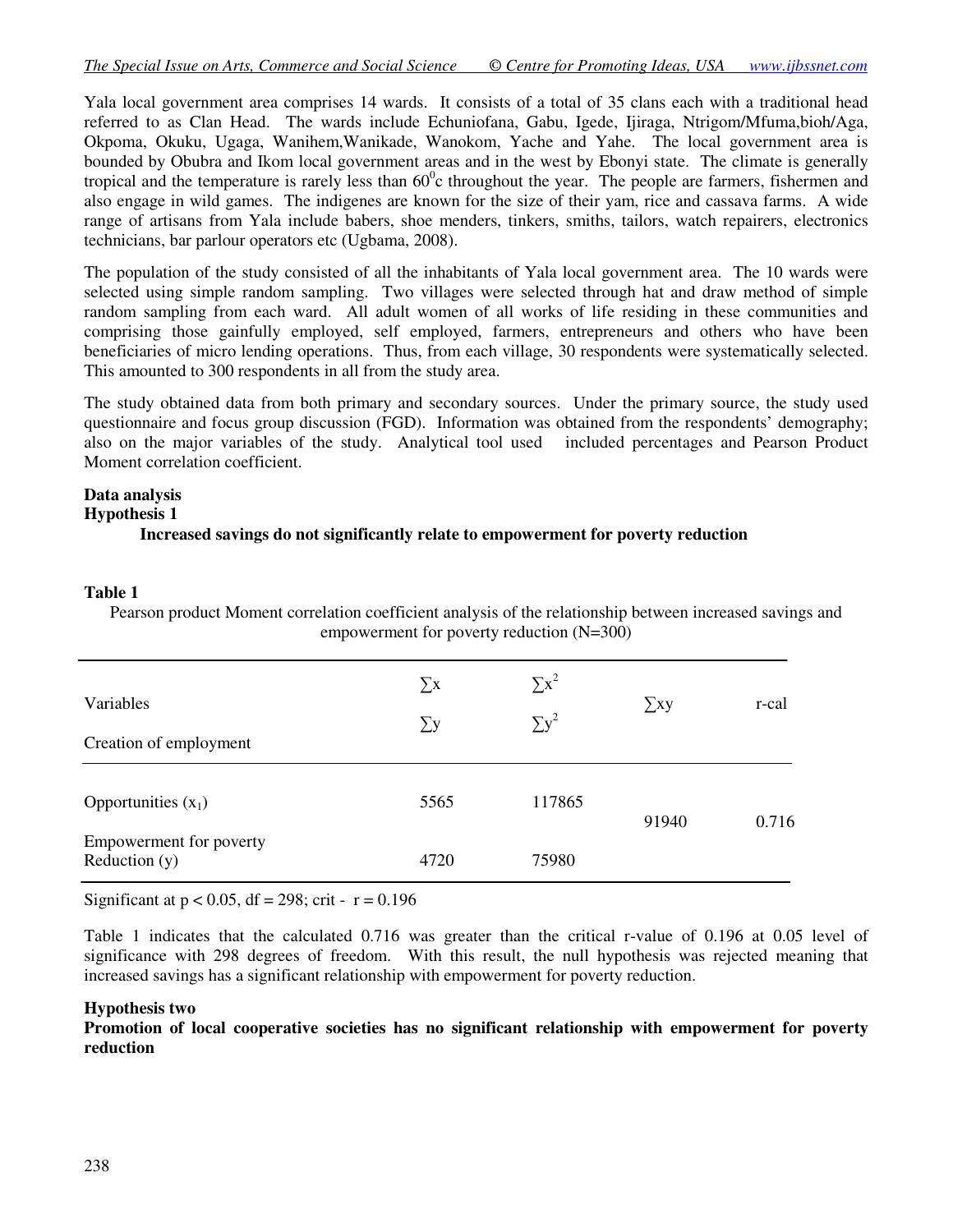### **Table 2**

Pearson product moment correlation coefficient analysis of the relationship between local cooperative societies and empowerment for poverty reduction (N=300)

| Variables                                       | $\sum x$ | $\Sigma x^2$ |           |       |
|-------------------------------------------------|----------|--------------|-----------|-------|
|                                                 | $\sum y$ | $\sum y^2$   | $\sum$ xy | r-cal |
| Creation of employment<br>Opportunities $(x_2)$ | 5565     | 117865       | 91940     | 0.716 |
| Empowerment for poverty<br>Reduction $(y)$      | 4720     | 75980        |           |       |
|                                                 |          |              |           |       |

Significant at  $p < 0.05$ , df = 298; crit -  $r = 0.196$ 

Table 2 indicates that the calculated r value of 0.613 was found to be greater than the critical r-value of 0.196 at 0.05 level of significance with 298 degrees of freedom. With this result the null hypothesis was rejected in support of the alternative hypothesis. This implied that a significant relationship exists between promotion of cooperative societies and empowerment for rural poverty reduction. Hypothesis three

Creation of employment opportunities has no significant relationship with empowerment for poverty reduction.

#### Table 3

Pearson Product moment correlation coefficient analysis of the relationship between employment opportunities and empowerment for poverty reduction (N=300)

| Variables                                       | $\sum x$ | $\sum x^2$ |           |       |
|-------------------------------------------------|----------|------------|-----------|-------|
|                                                 | $\sum y$ | $\sum y^2$ | $\sum$ xy | r-cal |
| Creation of employment<br>Opportunities $(x_3)$ | 4675     | 10389      | 71789     | 0.513 |
| Empowerment for poverty<br>Reduction $(y)$      | 4720     | 75980      |           |       |

Significant at  $p < 0.05$ , df = 298; crit -  $r = 0.196$ 

Table 3 indicates that the calculated r-value of 0.513 was found to be greater than the critical r-value of o.196 at 0.05 level of significance with 298 degrees of freedom. With this result, the null hypothesis was rejected meaning that creation of employment opportunities significantly relate to empowerment for poverty reduction.

#### **Discussion of findings**

#### **Increased savings and empowerment for poverty reduction**

Result of statistical analysis indicate that a significant relationship exists between increased savings and empowerment for poverty reduction. These findings supports Ahmen, Naveed and Ghafor (2004) that micro lending operations contribute significantly to poverty reduction as it empowers rural women to establish their own rights, makes easy access to institutional credit facilities and resources and mobilizes rural savings. The findings equally support Akerele (2000) that micro lending significantly moderates rural poverty. It is the practice of providing financial services such as micro credit micro saving and micro insurance Akerele stressed that through micro lending individuals are able to access credit, accumulate usably large sums of money, invest in entrepreneurial vision and build a better future for the entire community.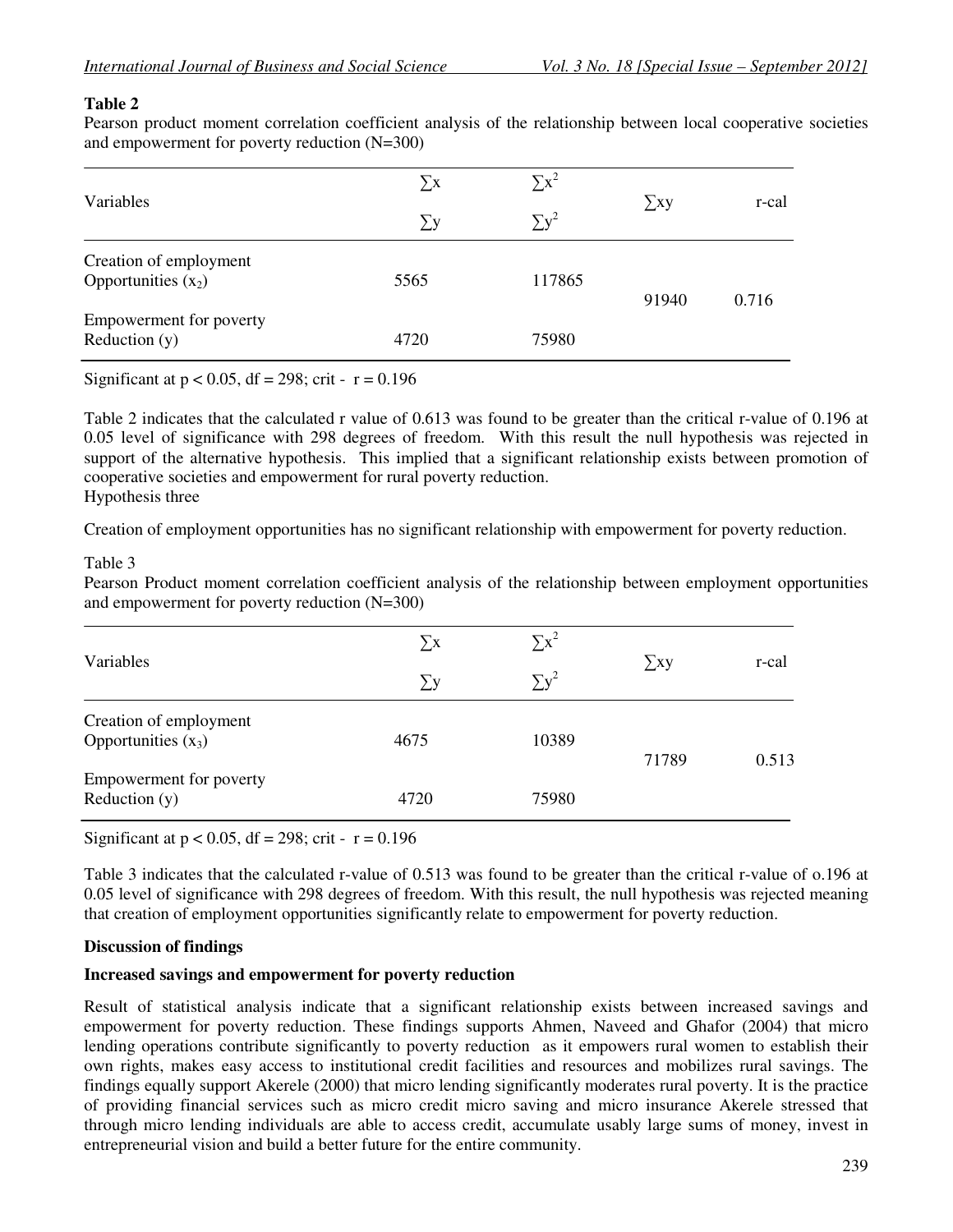Findings equally support Bayes (2005) that micro lending is recognized worldwide as a powerful economic development enable and an important tool in reducing rural poverty.

#### **Promotion of local cooperative societies and empowerment for poverty reduction**

Results of statistical analysis indicate that a significant relationship exists between promotion of local cooperative societies and empowerment for poverty reduction. The findings support Ihejiamaizu (2002) who asser5ted that to tackle the increasing problems of rural neglect, poverty and deprivation rural people are resorting to micro lending programmes to alleviated their poverty. The formation and management of cooperative societies is one of such responses. Micro lending through cooperative society is very important in addressing the problem of persistent poverty in rural areas. The findings also support Ere (2001) who argued that modern cooperative society contribute to rural poverty eradication through its micro lending activities. The findings agree with Girigiri (2002) that a significant association exists between promotion of local cooperative societies and empowerment for poverty reduction in rural areas. This is so because cooperative societies help members out of their economic predicament. Ihejiamaizu's (2002) findings are consistent with this. According to him, many communities are able to provide basic social services through the micro lending activities of cooperative societies. In the process, communities are able to empower their members for poverty reduction.

#### **Creation of self-employment opportunities and empowerment for poverty reduction**

The analyses indicated that a significant relationship exists between creation of employment opportunities and empowerment for poverty reduction. The findings support Chuks (2007) that micro lending for sustainable livelihood has been able to create opportunities for self employment and improve the income of people among whom women constitute the majority. The findings also support Olabode and Elegbede (2007) that participants in the micro lending programmes have gained greater control over the sources of power, especially by disadvantaged groups and communities. People have also received greater opportunity for self employment. The finding also agree with Akpabio (2008) that micro lending as operated in rural areas have resulted to the sprouting up of small scale enterprises because of accessibility to financial resources. This provides opportunities for the talented, enterprising individuals of limited financial means to participate actively in the development of the rural economy. Ndubi's (2008) findings have been supported here. He observed that micro-lending scheme promotes self employment through the development of small scale enterprises in rural areas.

#### **Conclusion and recommendation**

The result of the study indicates that micro-lending programme is an empowerment strategy for rural poverty reduction. Most of the community members indicated that micro-lending has enabled them to increase their savings and this has led to improvements in other aspects of their rural lives such as provision of better educational opportunities for their children and health care services. Secondly, micro-lending promotes the operation of cooperative societies which have been discovered to contribute to poverty alleviation. Finally, the findings indicated that through micro-lending, self employment is possible.

Based on the findings from this study, the following recommendations are made:

- 1. Micro lending programmes should be encouraged in communities because of impact on household income.
- 2. More non-governmental organizations (NGOs) should be involved in micro financing in rural areas.
- 3. Micro credit lending should be seen as part of a comprehensive programme to empower rural dwellers for poverty reduction.